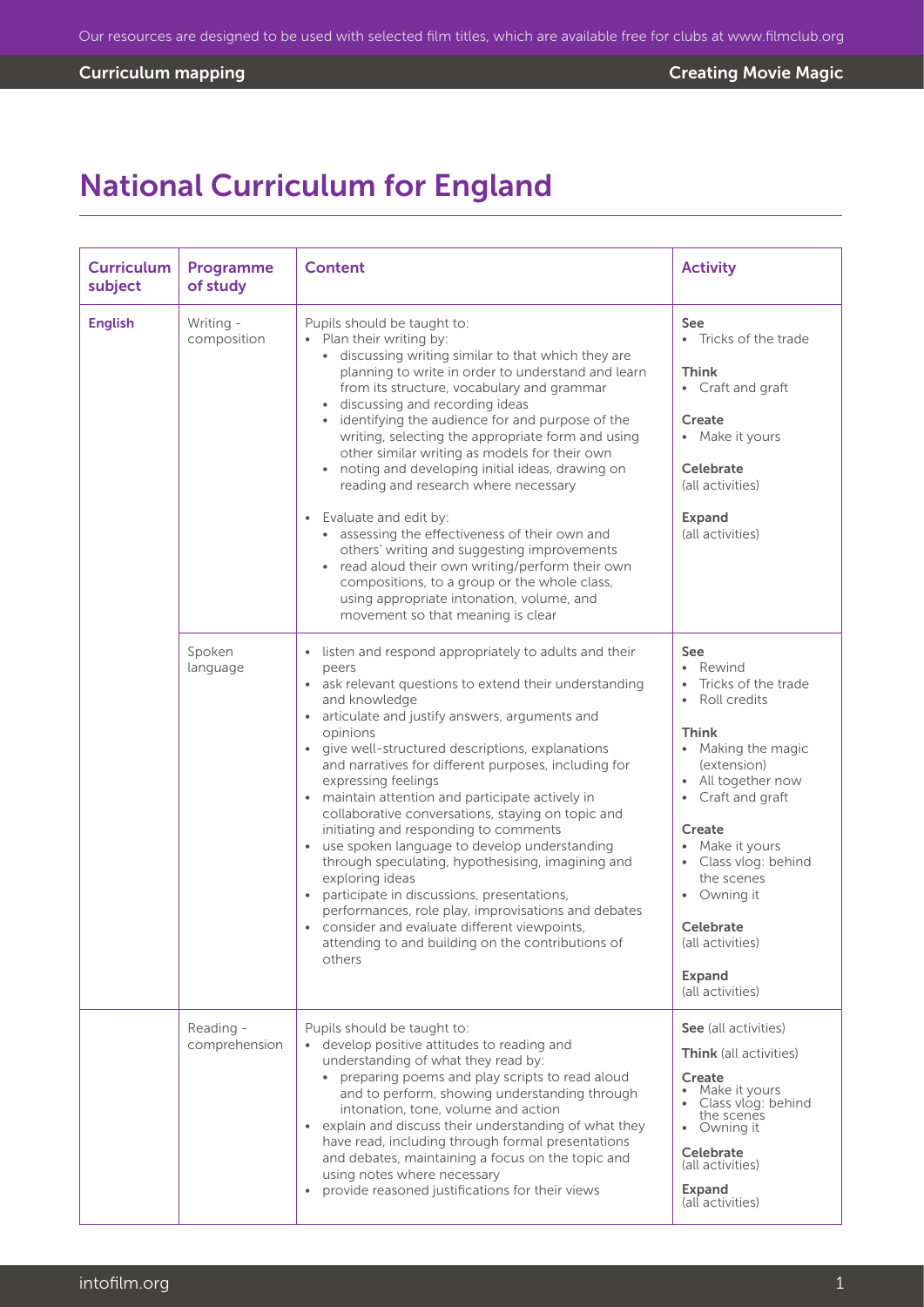| <b>Design and</b><br>technology | Design   | use research and develop design criteria to inform<br>$\bullet$<br>the design of innovative, functional, appealing<br>products that are fit for purpose, aimed at particular<br>individuals or groups<br>generate, develop, model and communicate their<br>ideas through discussion, annotated sketches | Think<br>• Craft and graft<br>Create<br>Make it yours<br>Class vlóg: behind<br>the scenes<br>Celebrate<br>(all activities)<br>Expand<br>(all activities)                 |
|---------------------------------|----------|---------------------------------------------------------------------------------------------------------------------------------------------------------------------------------------------------------------------------------------------------------------------------------------------------------|--------------------------------------------------------------------------------------------------------------------------------------------------------------------------|
|                                 | Make     | select from and use a wider range of materials and<br>$\bullet$<br>components, including construction materials,<br>textiles and ingredients, according to their functional<br>properties and aesthetic qualities                                                                                       | See<br>• Tricks of the trade<br><b>Think</b><br>Craft and graft<br>$\bullet$<br>Create<br>• Make it yours<br>Celebrate<br>(all activities)<br>Expand<br>(all activities) |
|                                 | Evaluate | • evaluate their ideas and products against their own<br>design criteria and consider the views of others to<br>improve their work<br>understand how key events and individuals in design<br>and technology have helped shape the world                                                                 | <b>See</b><br>Rewind<br>$\bullet$<br>Tricks of the trade<br>Think<br>• Craft and graft<br>Create<br>Make it yours<br>Class vlog: behind<br>the scenes                    |
| <b>Computing</b>                |          | use technology safely, respectfully and responsibly;<br>$\bullet$<br>recognise acceptable/unacceptable behaviour;<br>identify a range of ways to report concerns about<br>content and contact                                                                                                           | See<br>• Roll credits<br>Create<br>• Owning it                                                                                                                           |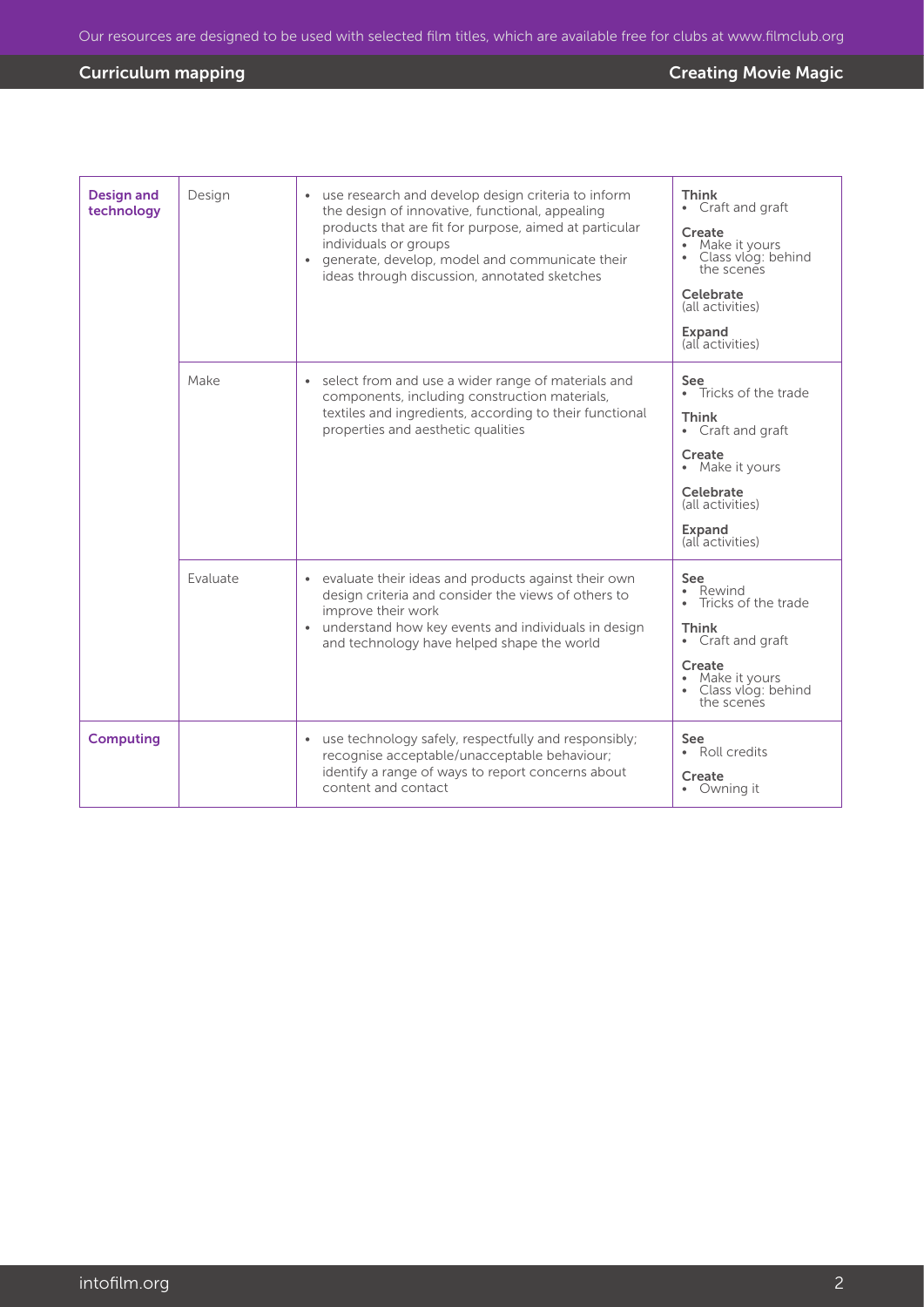## Northern Ireland Curriculum

| <b>Curriculum</b><br>area | <b>Subject</b>           | Knowledge, skills and understanding                                                                                                                                                                                                                                                                                                                                                                                                                                                                                                                                                                                                                                                                                                                                                                                                                                                                                                                                                                                               | <b>Activity</b>                                                                                                                                                                                                       |
|---------------------------|--------------------------|-----------------------------------------------------------------------------------------------------------------------------------------------------------------------------------------------------------------------------------------------------------------------------------------------------------------------------------------------------------------------------------------------------------------------------------------------------------------------------------------------------------------------------------------------------------------------------------------------------------------------------------------------------------------------------------------------------------------------------------------------------------------------------------------------------------------------------------------------------------------------------------------------------------------------------------------------------------------------------------------------------------------------------------|-----------------------------------------------------------------------------------------------------------------------------------------------------------------------------------------------------------------------|
| Language<br>and literacy  | Writing                  | Pupils should be able to:<br>• participate in modelled, shared, guided and<br>independent writing, including composing on screen<br>· discuss various features of layout in texts and apply<br>these, as appropriate, within their own writing<br>• write for a variety of purposes and audiences,<br>selecting, planning and using appropriate style and<br>form<br>• create, organise, refine and present ideas using<br>traditional and digital means, combining text, sound<br>or graphics<br>• use the skills of planning, revising and redrafting to<br>improve their writing, including that which they have<br>composed digitally                                                                                                                                                                                                                                                                                                                                                                                         | See<br>• Tricks of the trade<br>• Roll credits<br><b>Think</b><br>• Craft and graft<br>Create<br>• Make it yours<br>· Class vlog: behind<br>the scenes<br>Celebrate<br>(all activities)<br>Expand<br>(all activities) |
|                           | Talking and<br>listening | Pupils should be able to:<br>• listen and respond to a range of fiction, poetry, drama<br>and media texts through the use of traditional and<br>digital resources<br>• participate in group and class discussions for a variety<br>of curricular purposes<br>• know, understand and use the conventions of group<br>discussion<br>• share, respond to and evaluate ideas, arguments and<br>points of view and use evidence or reason to justify<br>opinions, actions or proposals<br>• formulate, give and respond to guidance, directions<br>and instructions<br>• participate in a range of drama activities across the<br>curriculum<br>• prepare and give a short oral presentation to a<br>familiar group, showing an awareness of audience<br>and including the use of multimedia presentations<br>• identify and ask appropriate questions to seek<br>information, views and feelings<br>• use appropriate quality of speech and voice, speaking<br>audibly and varying register, according to the purpose<br>and audience | See<br>(all activities)<br><b>Think</b><br>(all activities)<br>Create<br>• Make it yours<br>• Class vlog: behind<br>the scenes<br>• Owning it<br><b>Celebrate</b><br>(all activities)<br>Expand<br>(all activities)   |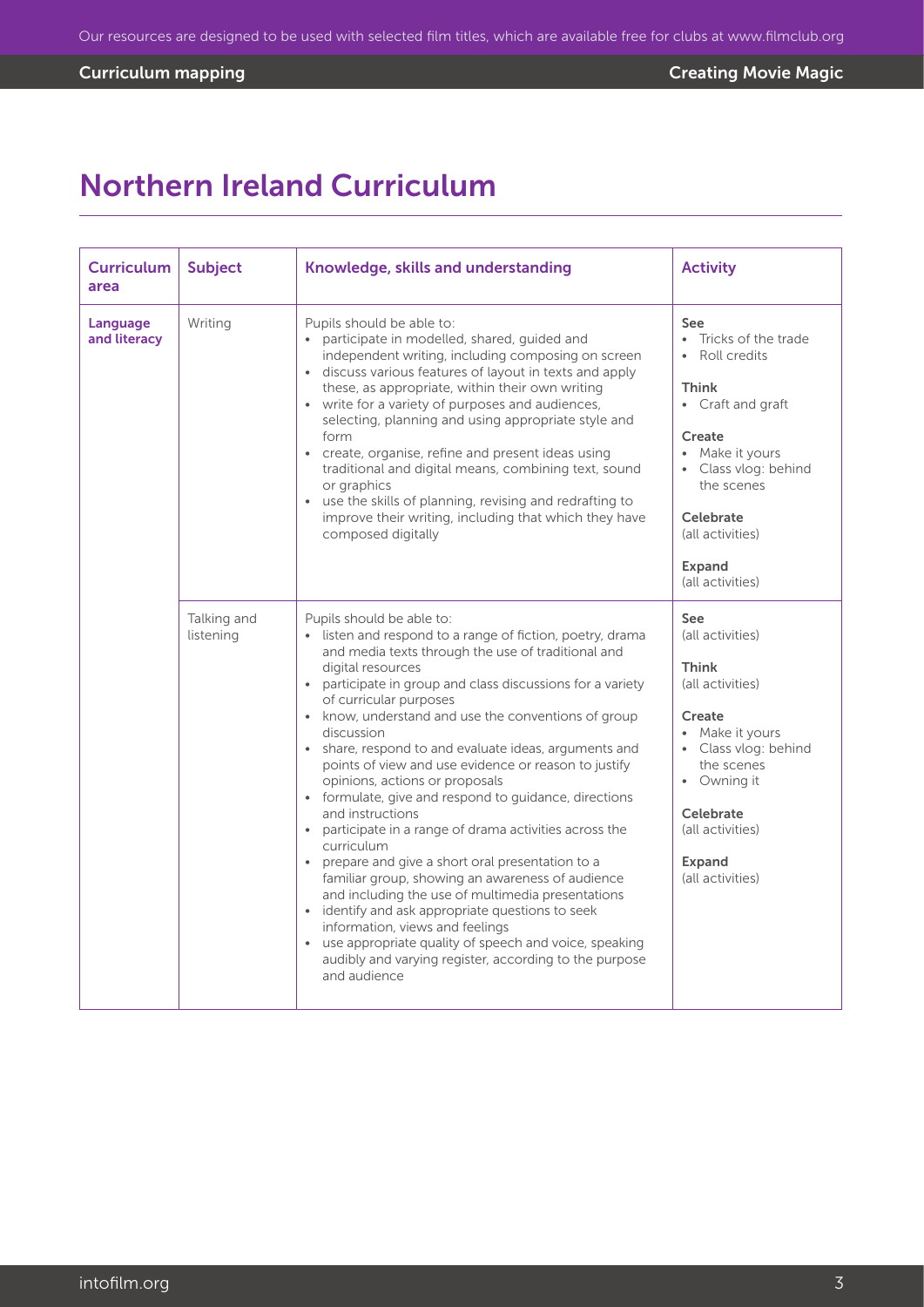|                                      | Reading                   | Pupils should be able to:<br>• read, explore, understand and make use of a wide<br>range of traditional and digital texts<br>• use traditional and digital sources to locate select,<br>evaluate and communicate information relevant for<br>a particular task<br>• represent their understanding of texts in a range of<br>ways, including visual, oral, dramatic and digital<br>• consider, interpret and discuss texts, exploring the<br>ways in which language can be manipulated in order<br>to affect the reader or engage attention<br>begin to be aware of how different media present<br>information, ideas and events in different ways<br>• read aloud to the class or teacher from prepared<br>texts, including those composed by themselves<br>using inflection to assist meaning<br>$\bullet$<br>justify their responses logically, by inference,<br>deduction and/or reference to evidence within the text                                                                                                                                                                    | See (all activities)<br><b>Think</b> (all activities)<br>Create<br>Make it yours<br>Class vlog: behind<br>the scenes<br>• Owning it<br><b>Celebrate</b><br>(all activities)<br>Expand<br>(all activities)                               |
|--------------------------------------|---------------------------|----------------------------------------------------------------------------------------------------------------------------------------------------------------------------------------------------------------------------------------------------------------------------------------------------------------------------------------------------------------------------------------------------------------------------------------------------------------------------------------------------------------------------------------------------------------------------------------------------------------------------------------------------------------------------------------------------------------------------------------------------------------------------------------------------------------------------------------------------------------------------------------------------------------------------------------------------------------------------------------------------------------------------------------------------------------------------------------------|-----------------------------------------------------------------------------------------------------------------------------------------------------------------------------------------------------------------------------------------|
| <b>The World</b><br><b>Around Us</b> | Science and<br>technology | Being creative:<br>Exploration<br>• Take time to consider ways in which they can<br>explore their own and others' questions and invent<br>different methods for investigation<br>Design using a combination of ideas and make a<br>varied selection of objects and models to a high<br>quality<br>Working with others:<br>Roles and responsibilities<br>• Demonstrate skills of working in groups,<br>(adopting roles, taking responsibility, managing<br>collaborative projects involving the sharing of<br>information, resources, roles and coping with group<br>disagreements)<br>Influencing and negotiation<br>Explain and justify their actions, choices, methods<br>and conclusions<br>Make a presentation to suit the audience and the<br>$\bullet$<br>purpose of the task<br>Self-management:<br>Review and improve<br>• Evaluate their work, bearing the original intentions<br>in mind<br>• Compare their approaches with others and identify<br>their own strengths and weaknesses<br>Demonstrate creativity and initiative when<br>developing ideas and following them through | See<br>Tricks of the trade<br>$\bullet$<br>Roll credits<br><b>Think</b><br>(all activities)<br>Create<br>Make it yours<br>Class vlog: behind<br>the scenes<br><b>Celebrate</b><br>(all activities)<br><b>Expand</b><br>(all activities) |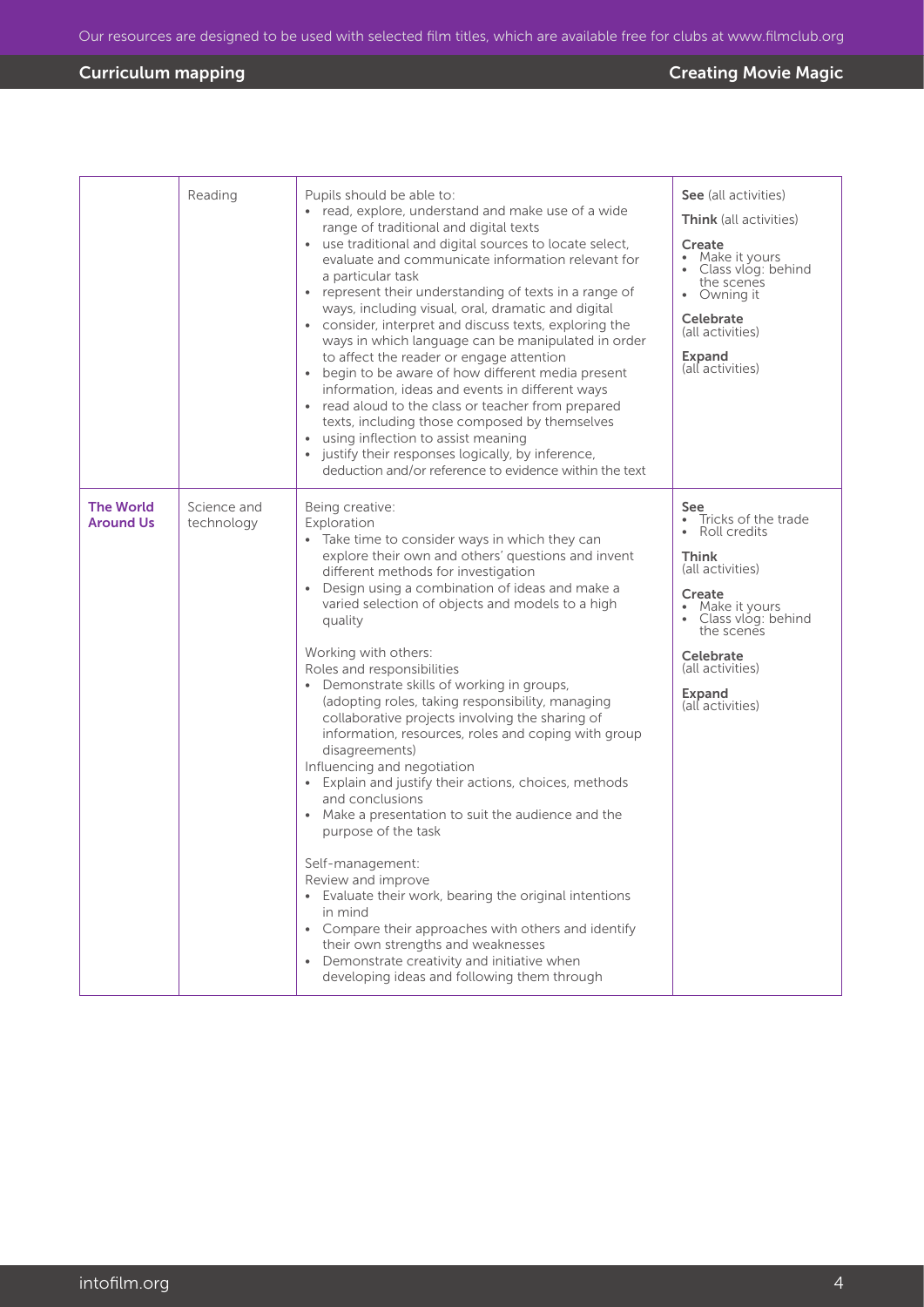| The arts                       | Art and design | Pupils should be enabled to:<br>engage with observing, investigating, and<br>responding to first-hand experiences, memory and<br>imagination<br>• collect, examine and select resource material to use<br>in the development of ideas<br>• use a range of media, materials, tools and<br>processes such as: drawing, painting, printmaking,<br>malleable materials, textiles and three-dimensional<br>construction, selecting which is appropriate in order<br>to realise personal ideas and intentions<br>• develop their understanding of the visual elements<br>of colour, tone, line, shape, form, space, texture and<br>pattern to communicate their ideas<br>• evaluate their own and others' work and how it<br>was made, explain and share their ideas, discuss<br>difficulties and review and modify work to find<br>solutions<br>use a range of media, materials, tools and<br>$\bullet$<br>processes such as: drawing, painting, printmaking,<br>malleable materials, textiles and three-dimensional<br>construction, selecting which is appropriate in order<br>to realise personal ideas and intentions | See<br>Rewind<br>Tricks of the trade<br>Think<br>• Craft and graft<br>Create<br>(all activities)<br>Celebrate<br>(all activities)<br>Expand<br>(all activities)                                                         |
|--------------------------------|----------------|----------------------------------------------------------------------------------------------------------------------------------------------------------------------------------------------------------------------------------------------------------------------------------------------------------------------------------------------------------------------------------------------------------------------------------------------------------------------------------------------------------------------------------------------------------------------------------------------------------------------------------------------------------------------------------------------------------------------------------------------------------------------------------------------------------------------------------------------------------------------------------------------------------------------------------------------------------------------------------------------------------------------------------------------------------------------------------------------------------------------|-------------------------------------------------------------------------------------------------------------------------------------------------------------------------------------------------------------------------|
|                                | Music          | Pupils should be enabled to:<br>• work creatively with sound by creating musical<br>stories, pictures, patterns, conversations,<br>accompaniments and by investigating ways of<br>preserving the music they have created                                                                                                                                                                                                                                                                                                                                                                                                                                                                                                                                                                                                                                                                                                                                                                                                                                                                                             | Think<br>Craft and graft<br>Create<br>Make it yours                                                                                                                                                                     |
|                                | Drama          | Pupils should be enabled to:<br>• develop their understanding of the world by<br>engaging in a range of creative and imaginative role-<br>play situations<br>• develop a range of drama strategies including<br>freeze-frame, tableau, hot-seating, thought tracking<br>and conscience<br>develop dramatic skills appropriate to audience,<br>$\bullet$<br>context, purpose and task by exploring voice,<br>movement, gesture and facial expression through<br>basic exploration of a specific role, and by<br>structuring dramatic activity to make meaning clear<br>for a chosen audience                                                                                                                                                                                                                                                                                                                                                                                                                                                                                                                          | Think<br>Craft and graft<br>Create<br>• Make it yours                                                                                                                                                                   |
| Cross-<br>curricular<br>skills | ICT            | Explore<br>Pupils should be enabled to:<br>• access, select, interpret and research information<br>from safe and reliable sources<br>• investigate, make predictions and solve problems<br>through interaction with digital tools<br>• carry out a series of instructions using a digital<br>device or environment<br><b>Express</b><br>Pupils should be enabled to:<br>• communicate and develop ideas by creating and<br>editing text on screen - combining this with an<br>appropriate selection of images and/or sounds                                                                                                                                                                                                                                                                                                                                                                                                                                                                                                                                                                                          | <b>See</b><br>(all activities)<br><b>Think</b><br>(all activities)<br>Create<br>• Inspire: examples<br>of pupil-made<br>films<br>• Make it yours<br>• Class vlog: behind<br>the scenes<br>Celebrate<br>(all activities) |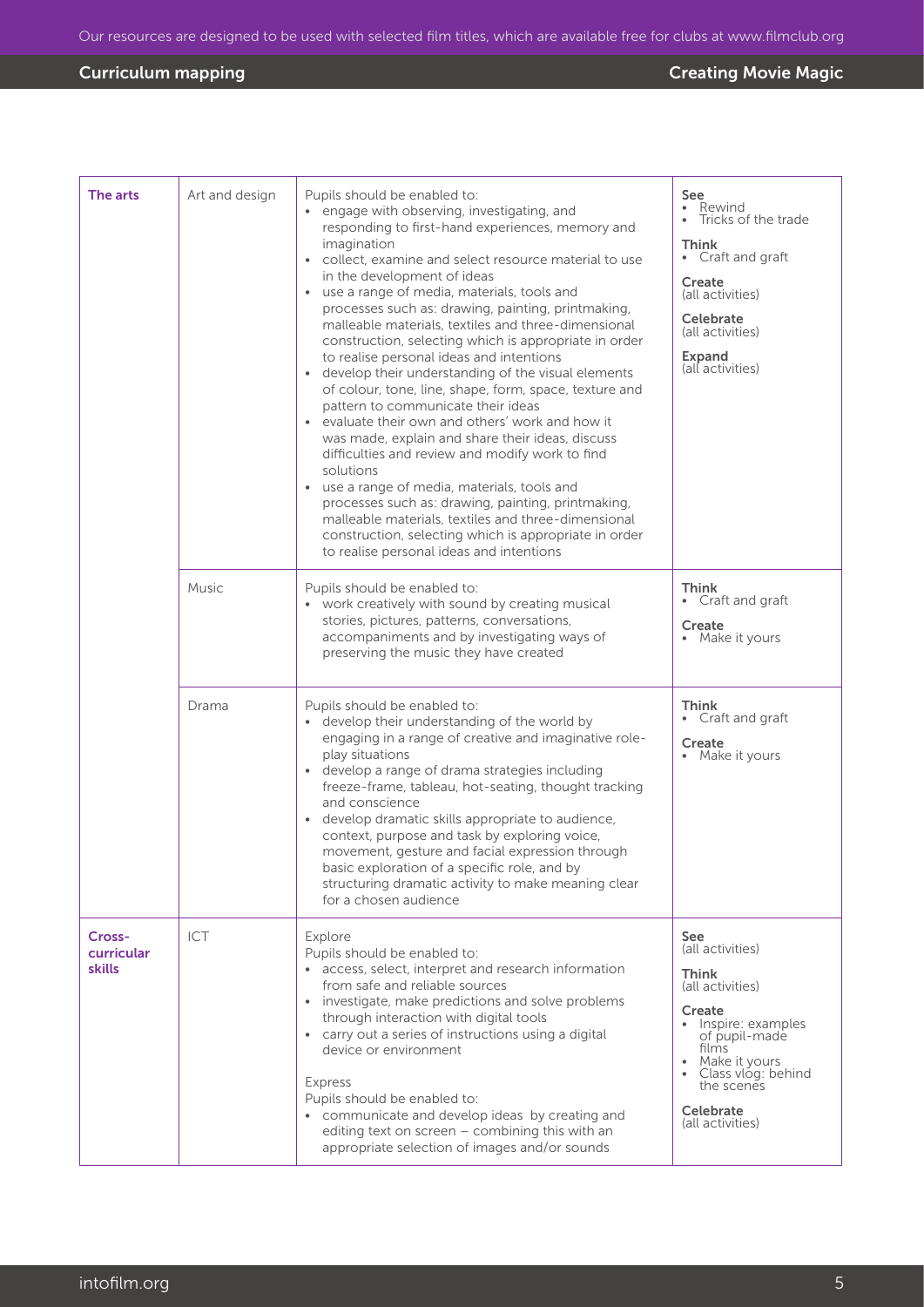|  | Evaluate<br>Pupils should be enabled to:<br>create, develop, present and publish ideas and<br>information responsibly using a range of digital<br>media and manipulate a range of assets to produce<br>multimedia products | See<br>Roll credits<br><b>Think</b><br>Craft and graft<br>Create<br>Make it yours<br>• Class vlog: behind<br>the scenes |
|--|----------------------------------------------------------------------------------------------------------------------------------------------------------------------------------------------------------------------------|-------------------------------------------------------------------------------------------------------------------------|
|  | <b>Exhibit</b><br>Pupils should be enabled to:<br>manage and present their stored work and<br>$\bullet$<br>showcase their learning across the curriculum, using<br>ICT safely and responsibly                              | Create<br>• Owning it<br>Celebrate<br>(all activities)                                                                  |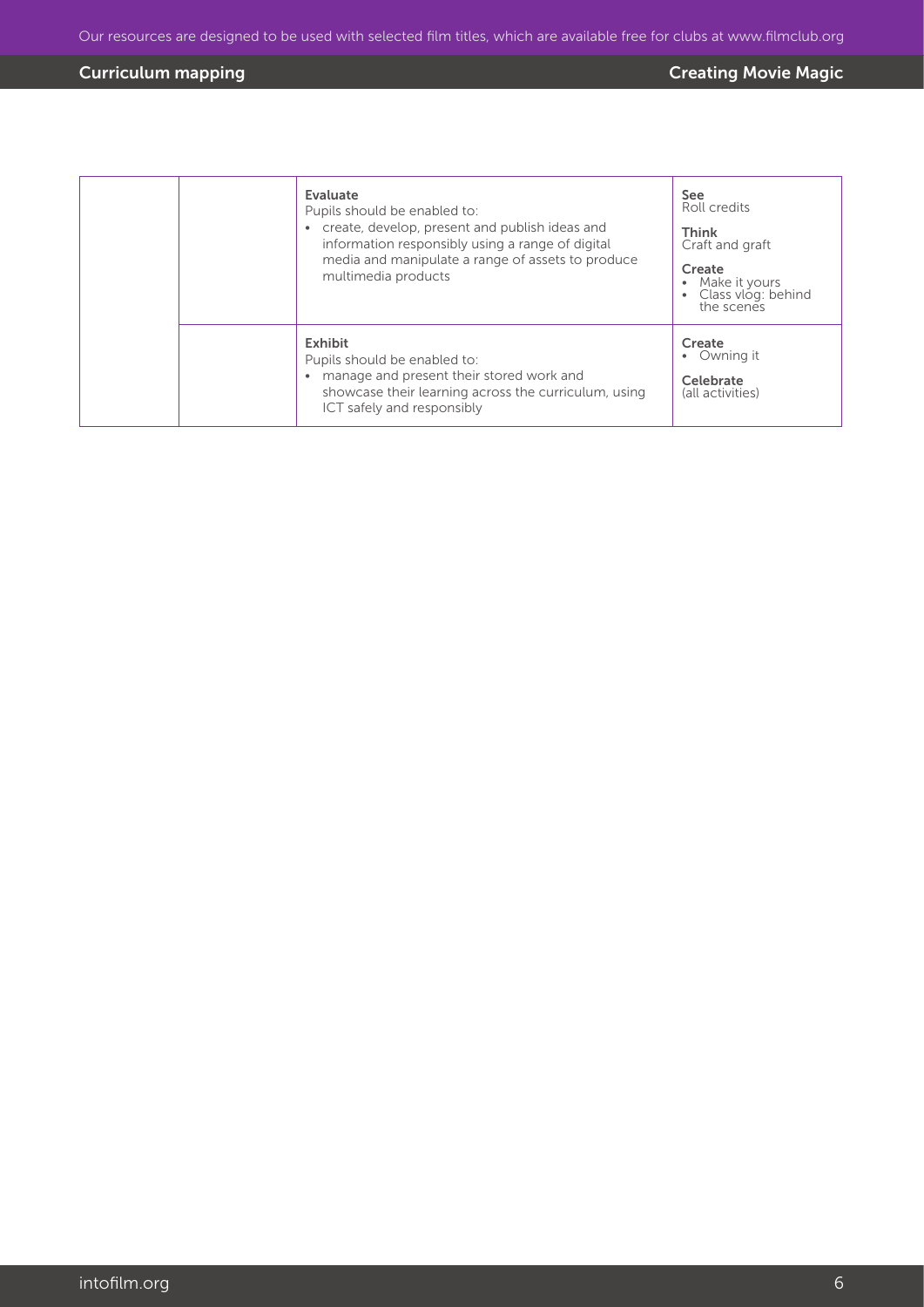# Curriculum for Excellence Scotland

| <b>Curriculum</b><br>subject          | <b>Organiser</b>         | <b>Experiences and outcomes</b>                                                                                                                                                                                                                                                                                                                                                                                                                                                                                                                                                                                                                                                                                                                                                                                                                                                                                                                                                                                                                                                                                                                                                                                                                                                                                                                                                                                                                                                                                                                                                                                                                                                                                                                                                                                                                                                                                                                                                                        | <b>Activity</b>                                                                                                                                                                                                                      |
|---------------------------------------|--------------------------|--------------------------------------------------------------------------------------------------------------------------------------------------------------------------------------------------------------------------------------------------------------------------------------------------------------------------------------------------------------------------------------------------------------------------------------------------------------------------------------------------------------------------------------------------------------------------------------------------------------------------------------------------------------------------------------------------------------------------------------------------------------------------------------------------------------------------------------------------------------------------------------------------------------------------------------------------------------------------------------------------------------------------------------------------------------------------------------------------------------------------------------------------------------------------------------------------------------------------------------------------------------------------------------------------------------------------------------------------------------------------------------------------------------------------------------------------------------------------------------------------------------------------------------------------------------------------------------------------------------------------------------------------------------------------------------------------------------------------------------------------------------------------------------------------------------------------------------------------------------------------------------------------------------------------------------------------------------------------------------------------------|--------------------------------------------------------------------------------------------------------------------------------------------------------------------------------------------------------------------------------------|
| <b>Literacy and</b><br><b>English</b> | Listening and<br>talking | Tools for listening and talking:<br>When I engage with others, I can respond in ways<br>appropriate to my role, show that I value others'<br>contributions and use these to build on thinking. LIT<br>$2 - 02a$<br>Finding and using information:<br>• As I listen or watch, I am learning to make notes<br>under given headings and use these to understand<br>what I have listened to or watched and create new<br>texts. LIT 1-05a<br>• As I listen or watch, I can make notes, organise<br>these under suitable headings and use these to<br>understand ideas and information and create new<br>texts, using my own words as appropriate. LIT 2-05<br>• I can select ideas and relevant information, organise<br>these in a logical sequence and use words which<br>will be interesting and/or useful for others. LIT 1-06a<br>• I can select ideas and relevant information, organise<br>these in an appropriate way for my purpose and use<br>suitable vocabulary for my audience. LIT 2-06a<br>Understanding, analysing and evaluating:<br>• I can show my understanding of what I listen to or<br>watch by responding to and asking different kinds of<br>questions. LIT 1-07a<br>• I can show my understanding of what I listen to or<br>watch by responding to literal, inferential, evaluative<br>and other types of questions, and by asking different<br>kinds of questions of my own. LIT 2-07a<br>Creating texts:<br>• When listening and talking with others for different<br>purposes, I can exchange information, experiences,<br>explanations, ideas and opinions, and clarify points<br>by asking questions or by asking others to say more.<br>LIT 1-09a<br>• When listening and talking with others for different<br>purposes, I can:<br>• share information, experiences and opinions<br>explain processes and ideas<br>· identify issues raised and summarise main points<br>or findings<br>• clarify points by asking questions or by asking<br>others to say more. LIT 2-09a | <b>See</b><br>• Rewind<br>• Tricks of the trade<br><b>Think</b><br>(all activities)<br>Create<br>• Make it yours<br>• Class vlog: behind<br>the scenes<br>• Owning it<br>Celebrate<br>(all activities)<br>Expand<br>(all activities) |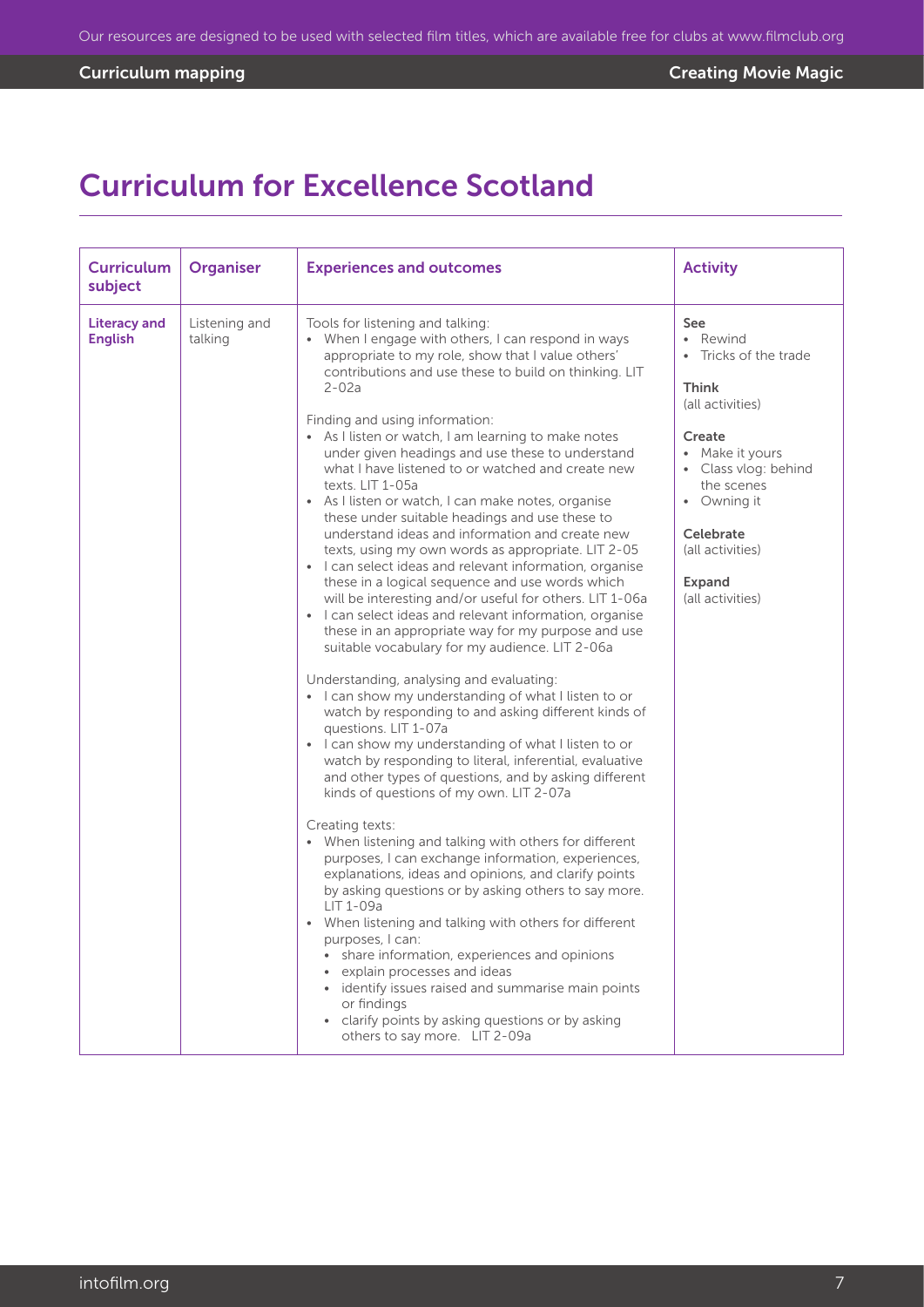|                                 | Reading                                                  | Tools for reading<br>• I am learning to select and use strategies and<br>resources before I read, and as I read, to help make<br>the meaning of texts clear. LIT 1-13a<br>• I can select and use a range of strategies and<br>resources before I read, and as I read, to make<br>meaning clear and give reasons for my selection. LIT<br>$2 - 13a$<br>Finding and using information<br>• I can make notes, organise them under suitable<br>headings and use them to understand information,<br>develop my thinking, explore problems and create<br>new texts, using my own words as appropriate. LIT<br>$2-15a$                                                                                            | Think<br>• Craft and graft<br>Create<br>• Make it yours<br>Celebrate<br>(all activities)                                                                             |
|---------------------------------|----------------------------------------------------------|------------------------------------------------------------------------------------------------------------------------------------------------------------------------------------------------------------------------------------------------------------------------------------------------------------------------------------------------------------------------------------------------------------------------------------------------------------------------------------------------------------------------------------------------------------------------------------------------------------------------------------------------------------------------------------------------------------|----------------------------------------------------------------------------------------------------------------------------------------------------------------------|
|                                 | Writing                                                  | Tools for writing<br>• Throughout the writing process, I can check that my<br>writing makes sense and meets its purpose. LIT 2-23a<br>Consider the impact that layout and presentation will<br>have and can combine lettering, graphics and other<br>features to engage my reader. LIT 2-24a<br>Organising and using information<br>• By considering the type of text I am creating, I can<br>select ideas and relevant information, organise these<br>in an appropriate way for my purpose and use suitable<br>vocabulary for my audience. LIT 2-26a<br>Creating texts<br>• I can persuade, argue, explore issues or express<br>an opinion using relevant supporting detail and/or<br>evidence. LIT 2-29a | See<br>• Tricks of the trade<br><b>Think</b><br>• Craft and graft<br>Create<br>• Make it yours<br>Celebrate<br>(all activities)<br><b>Expand</b><br>(all activities) |
| <b>Social</b><br><b>studies</b> | People in<br>society,<br>economy and<br>business         | By experiencing the setting up and running of a<br>$\bullet$<br>business, I can collaborate in making choices relating<br>to the different roles and responsibilities and have<br>evaluated its success. SOC 2-22a                                                                                                                                                                                                                                                                                                                                                                                                                                                                                         | Think<br>Craft and graft<br>Create<br>Make it yours                                                                                                                  |
| <b>Expressive</b><br>arts       | Participation in<br>performances<br>and<br>presentations | I have experienced the energy and excitement of<br>presenting/performing for audiences and being part<br>of an audience for other people's presentations/<br>performances. EXA 2-01a                                                                                                                                                                                                                                                                                                                                                                                                                                                                                                                       | <b>Think</b><br>• All together now<br>Create<br>• Craft and graft                                                                                                    |
|                                 | Drama                                                    | Dependent on individual learner's role:<br>• Inspired by a range of stimuli, I can express and<br>communicate my ideas, thoughts and feelings<br>through drama. EXA 2-13a<br>• I have created and presented scripted or improvised<br>drama, beginning to take account of audience and<br>atmosphere. EXA 2-14a                                                                                                                                                                                                                                                                                                                                                                                            | Think<br>• All together now                                                                                                                                          |
|                                 | Art and design                                           | • I can develop and communicate my ideas,<br>demonstrating imagination and presenting at least<br>one possible solution to a design problem. EXA<br>2-06a                                                                                                                                                                                                                                                                                                                                                                                                                                                                                                                                                  | Think<br>• All together now<br>Create<br>• Craft and graft<br>Celebrate<br>(all activities)                                                                          |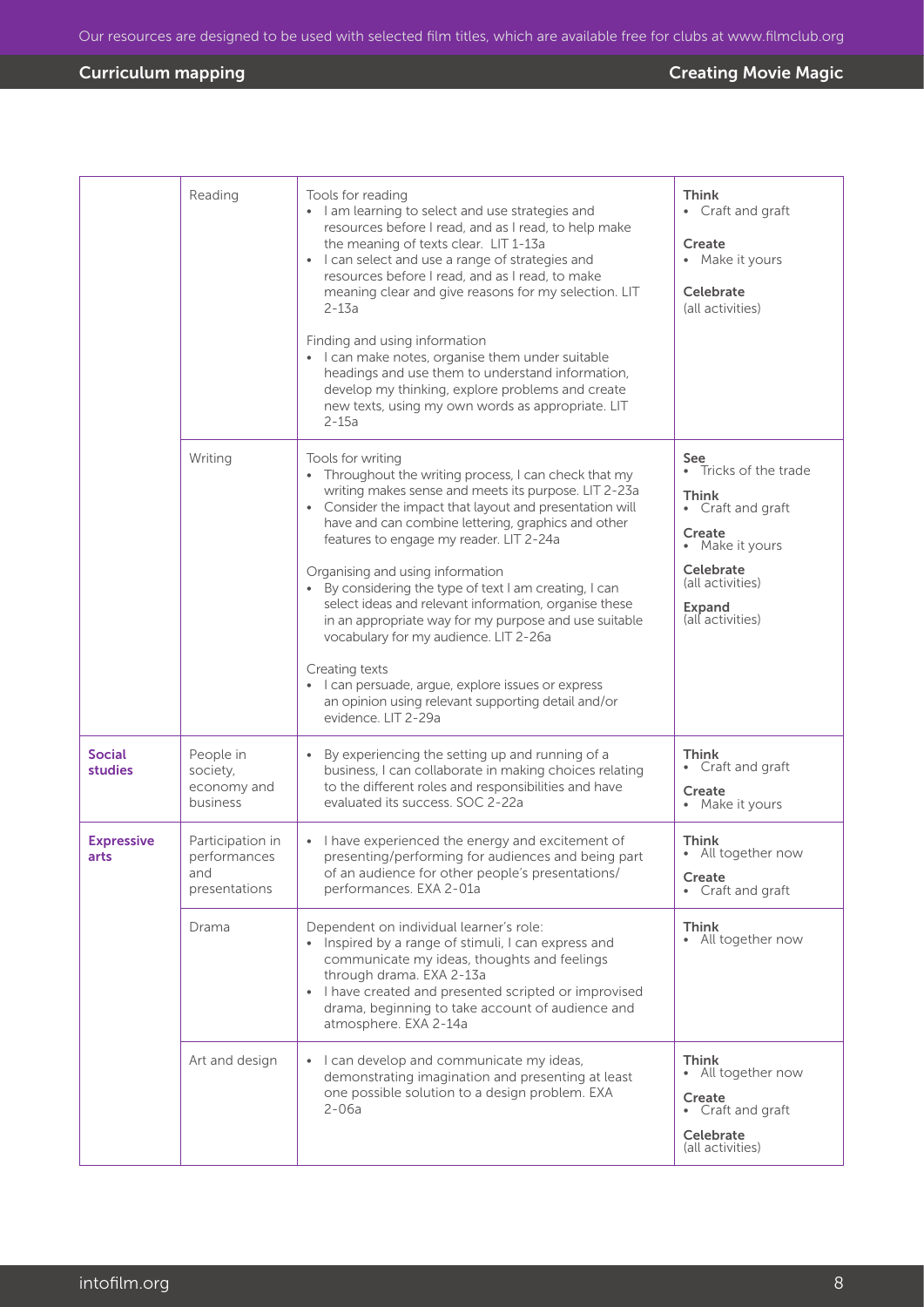| <b>Health and</b><br>wellbeing | Social wellbeing                                                                                                        | • As I explore the rights to which I and others<br>are entitled, I am able to exercise these rights<br>appropriately and accept the responsibilities that go<br>with them. I show respect for the rights of others.<br>HWB 2-09a<br>Through contributing my views, time and talents, I<br>play a part in bringing about positive change in my<br>school and wider community. HWB 2-13a<br>• I make full use of and value the opportunities I<br>am given to improve and manage my learning<br>and, in turn, I can help to encourage learning and<br>confidence in others. HWB 2-11a<br>Representing my class, school and/or wider<br>community encourages my self-worth and<br>confidence and allows me to contribute to and<br>participate in society. HWB 2-12a | <b>See</b><br>• Roll credits<br><b>Think</b><br>• All together now<br>Create<br>• Craft and graft<br>Celebrate<br>(all activities)       |
|--------------------------------|-------------------------------------------------------------------------------------------------------------------------|-------------------------------------------------------------------------------------------------------------------------------------------------------------------------------------------------------------------------------------------------------------------------------------------------------------------------------------------------------------------------------------------------------------------------------------------------------------------------------------------------------------------------------------------------------------------------------------------------------------------------------------------------------------------------------------------------------------------------------------------------------------------|------------------------------------------------------------------------------------------------------------------------------------------|
| <b>Technologies</b>            | Technological<br>developments<br>in society                                                                             | • When exploring technologies in the world around<br>me, I can use what I learn to help to design or<br>improve my ideas or products. TCH 2-01a                                                                                                                                                                                                                                                                                                                                                                                                                                                                                                                                                                                                                   | <b>See</b><br>(all activities)<br><b>Think</b><br>Making the magic<br>$\bullet$<br>Create<br>Inspire: examples<br>of pupil-made<br>films |
|                                | <b>Business</b><br>contexts for<br>developing<br>technological<br>skills and<br>knowledge                               | By experiencing the setting up and running of<br>a business, I can collaborate in making choices<br>relating to the different roles and responsibilities and<br>have evaluated its success. SOC 2-22a                                                                                                                                                                                                                                                                                                                                                                                                                                                                                                                                                             | Think<br>• Craft and graft<br>Create<br>• Make it yours                                                                                  |
|                                | Craft, design,<br>engineering and<br>graphics<br>contexts for<br>developing<br>technological<br>skills and<br>knowledge | Having evaluated my work, I can adapt and improve,<br>where appropriate, through trial and error or by<br>using feedback. TCH 1-14b / TCH 2-14b                                                                                                                                                                                                                                                                                                                                                                                                                                                                                                                                                                                                                   | <b>Think</b><br>Craft and graft<br>Create<br>Make it yours<br>Class vlog: behind<br>the scenes                                           |
|                                |                                                                                                                         | • I can use drawing techniques, manually or<br>electronically, to represent objects or ideas,<br>enhancing them using effects such as light, shadow<br>and textures. TCH 2-15a                                                                                                                                                                                                                                                                                                                                                                                                                                                                                                                                                                                    | <b>Think</b><br>• Craft and graft<br>Create<br>• Make it yours<br>Celebrate<br>(all activities)                                          |
|                                |                                                                                                                         | Throughout my learning, I experiment with the use<br>of colour to develop an awareness of the effects and<br>impacts it can have. TCH 2-15b                                                                                                                                                                                                                                                                                                                                                                                                                                                                                                                                                                                                                       | <b>Think</b><br>• Craft and graft<br>Create<br>• Make it yours<br>Celebrate<br>(all activities)                                          |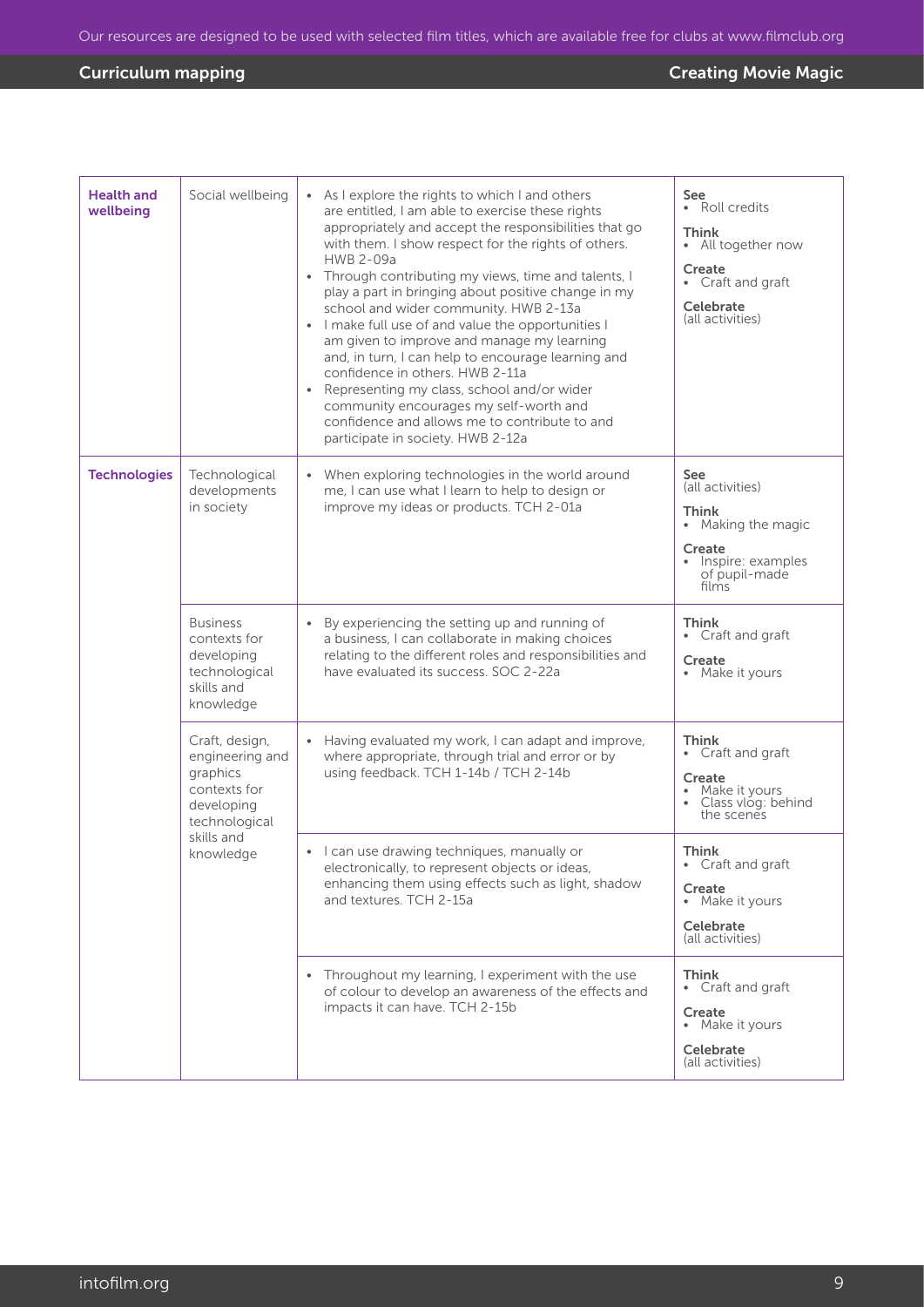## National Curriculum for Wales

| <b>Curriculum</b><br>subject                                   | Programme<br>of study | <b>Content</b>                                                                                                                                                                                                                                                                                                                                                                                                                                                                                                                                                                   | <b>Activity</b>                                                                                                                                                                                                                                                       |
|----------------------------------------------------------------|-----------------------|----------------------------------------------------------------------------------------------------------------------------------------------------------------------------------------------------------------------------------------------------------------------------------------------------------------------------------------------------------------------------------------------------------------------------------------------------------------------------------------------------------------------------------------------------------------------------------|-----------------------------------------------------------------------------------------------------------------------------------------------------------------------------------------------------------------------------------------------------------------------|
| <b>English/Literacy</b><br>in the National<br><b>Framework</b> | Reading: range        | I NF statements<br>Learners are able to:<br>• infer meaning which is not explicitly stated<br>identify and explore ideas and information that<br>interest them<br>Programme of study for English<br>Learners are able to:<br>• consider what they read/view, responding orally<br>and in writing to the ideas, language, tone and<br>presentation/organisation<br>identify how texts change when they are adapted<br>for different media and audiences                                                                                                                           | See<br>Tricks of the trade<br>$\bullet$<br>Roll credits<br><b>Think</b><br>• Making the magic<br>Craft and graft<br>Create<br>Make it yours<br>$\bullet$<br>Owning it<br>Celebrate<br>(all activities)<br>Expand<br>(all activities)                                  |
|                                                                | Oracy: range          | LNF statements<br>Learners are able to:<br>• explain information and ideas using supportive<br>resources<br>• explain information and ideas, exploring and using<br>ways to be convincing<br>explore issues and themes through role-play<br>speak clearly, using formal language and<br>projecting voice effectively to a large audience<br>organise talk so that different audiences can<br>follow what is being said<br>Programme of study for English<br>Learners are able to:<br>• express opinions clearly about topics and written<br>texts and include supporting reasons | See<br>Tricks of the trade<br>$\bullet$<br><b>Think</b><br>Making the magic<br>$\bullet$<br>Craft and graft<br>$\bullet$<br>Create<br>Make it yours<br>Class vlog: behind<br>the scenes<br>• Owning it<br>Celebrate<br>(all activities)<br>Expand<br>(all activities) |
|                                                                | Writing: range        | LNF statements<br>Learners are able to:<br>• expand upon main idea(s) with supporting<br>reasons, information and examples<br>• use techniques in planning writing<br>Programme of study for English<br>Learners are able to:<br>• use the characteristic features of a range of<br>continuous and non-continuous texts in their<br>writing                                                                                                                                                                                                                                      | See<br>• Tricks of the trade<br><b>Think</b><br>Craft and graft<br>$\bullet$<br>Create<br>• Make it yours<br><b>Celebrate</b><br>(all activities)<br>Expand<br>(all activities)                                                                                       |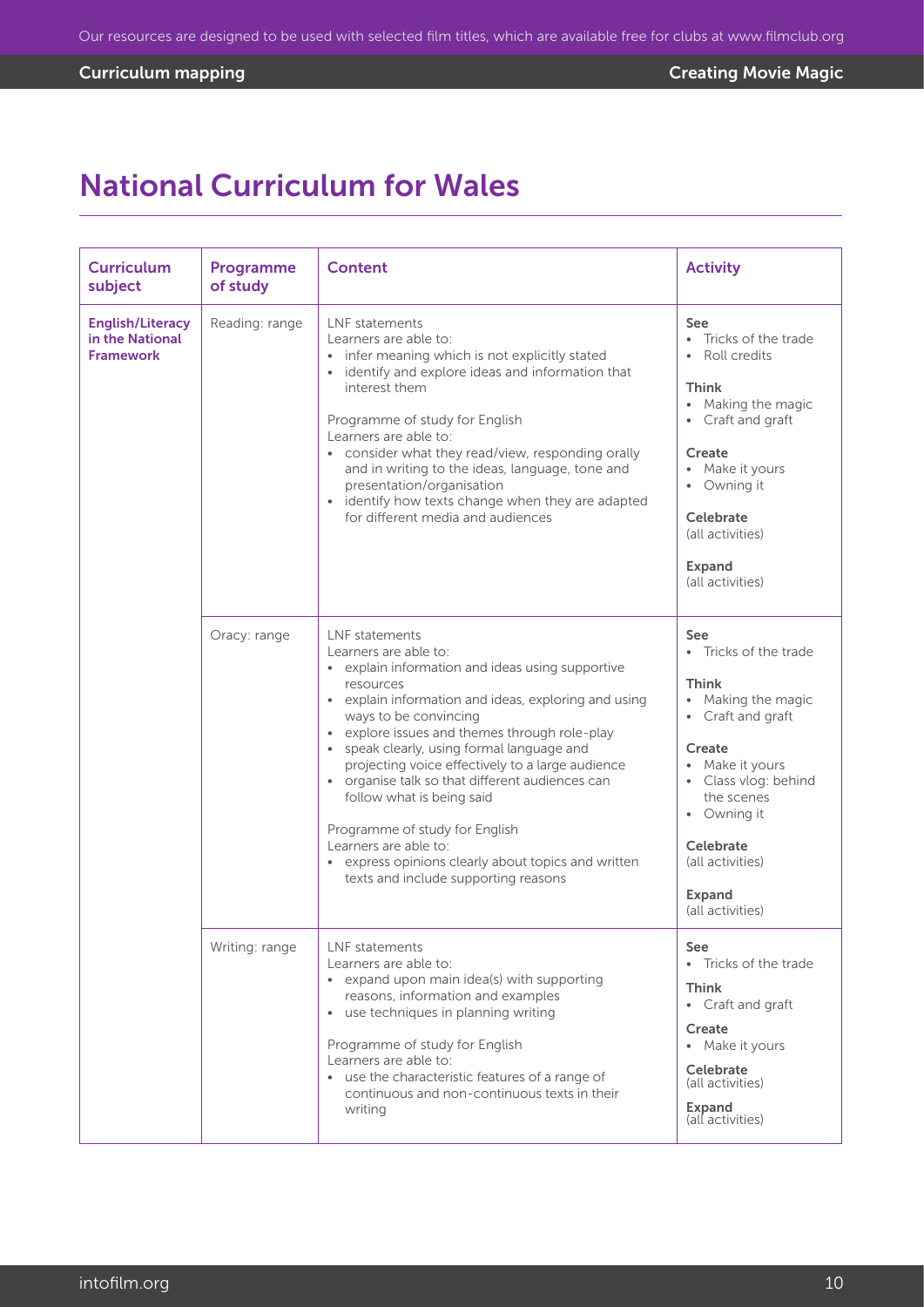| <b>PSE</b>                                            | Moral and<br>spiritual<br>development | Learners should be given opportunities to:<br>explore their personal values<br>$\bullet$<br>be honest and fair and have respect for rules, the<br>$\bullet$<br>law and authority<br>and to understand:<br>that people differ in what they believe is right and<br>wrong<br>• that personal actions have consequences<br>and to understand:<br>• that money is earned through work and can buy<br>goods and services | See<br>• Roll credits                                                                                                                                                                                                                       |
|-------------------------------------------------------|---------------------------------------|---------------------------------------------------------------------------------------------------------------------------------------------------------------------------------------------------------------------------------------------------------------------------------------------------------------------------------------------------------------------------------------------------------------------|---------------------------------------------------------------------------------------------------------------------------------------------------------------------------------------------------------------------------------------------|
|                                                       | Preparing for<br>lifelong learning    | Learners should be given opportunities to:<br>enjoy and value learning and achievements<br>$\bullet$<br>take increasing responsibility for their learning<br>$\bullet$                                                                                                                                                                                                                                              | See<br>Tricks of the trade<br>$\bullet$<br>Think<br>Craft and graft<br>$\bullet$<br>Create<br>Make it yours<br>Class vlóg: behind<br>the scenes<br>• Owning it<br>Celebrate<br>(all activities)<br>Expand<br>(all activities)               |
| <b>Music</b>                                          | Composing                             | Composing activities should involve the<br>$\bullet$<br>exploration and use of a wide range of sound<br>sources, eg pupils' voices and bodies, sounds<br>from the environment, instruments and music<br>technology                                                                                                                                                                                                  | See<br>• Tricks of the trade<br><b>Think</b><br>Craft and graft<br>$\bullet$<br>Create<br>Make it yours<br>Class vlóg: behind<br>the scenes<br>Celebrate<br>(all activities)<br>Expand<br>(all activities)                                  |
| <b>Information and</b><br>communication<br>technology | Find and analyse<br>information       | Pupils should be given opportunities to:<br>• use ICT tools and suitable information sources<br>safely and legally<br>• use a range of ICT resources and equipment<br>independently and collaboratively, eg cameras                                                                                                                                                                                                 | See<br>Tricks of the trade<br>$\bullet$<br>Roll credits<br>$\bullet$<br><b>Think</b><br>• Craft and graft<br>Create<br>• Make it yours<br>• Class vlog: behind<br>the scenes<br>Celebrate<br>(all activities)<br>Expand<br>(all activities) |